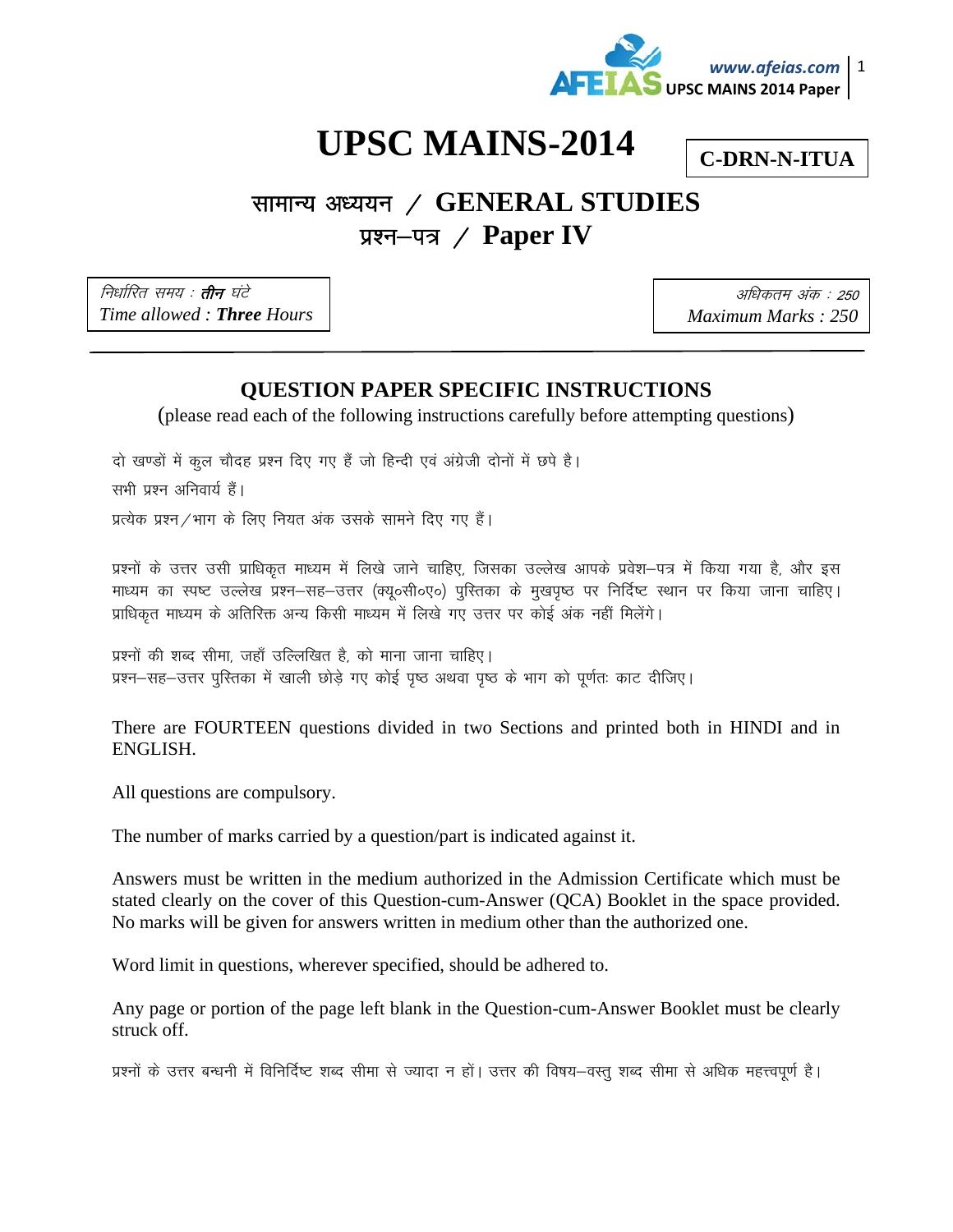

Answer questions in NOT MORE than the word limit specified for each in the parenthesis. Content of the answer is more important than its length.

### खण्ड-A / SECTION-A

 $1.(a)$  ) सभी मानव सुख की आकांक्षा करते हैं। क्या आप सहमत है ? आपके लिए सुख का क्या अर्थ है ? उदाहरण प्रस्तुत करते हुए स्पष्ट कीजिए। (150 शब्द)

All human beings aspire for happiness. Do you agree? What does happiness mean to you? Explain with examples. (150 words) 10

(b) मानव जीवन में नैतिकता किस बात की प्रोन्नति करने की चेष्टा करती है ? लोक–प्रशासन में यह और भी अधिक महात्वपूर्ण क्यों है ? (150 शब्द)

What does ethics seek to promote in human life? Why is it all the more important in public administration? (150 words) 10

 $2.(a)$  रक्षा सेवाओं के सन्दर्भ में, 'देशभक्ति' राष्ट्र की रक्षा करने में अपना जीवन उत्सर्ग करने तक की तत्परता की अपेक्षा करती है। आपके अनुसार, दैनिक असैनिक जीवन में देशभक्ति का क्या तात्पर्य है ? उदाहरण प्रस्तुत करते हुए इसको स्पष्ट कीजिए और अपने उत्तर के पक्ष में तर्क दीजिए। (150 शब्द)

In the context of defence services, 'patriotism' demands readiness to even lay down one's life in protecting the nation. According to you, what does patriotism imply in everyday civil life? Explain with illustrations and justify your answer. (150 words) 10

(b) लोक-जीवन में 'सत्यनिष्ठा' से आप क्या अर्थ ग्रहण करते हैं? आधुनिक काल में इसके अनुसार चलने में क्या कठिनाइयाँ हैं ? इन कठिनाइयों पर किस प्रकार विजय प्राप्त कर सकते हैं ? (150 शब्द)

What do you understand by 'probity' in public life? What are the difficulties in practicing it in the present times? How can these difficulties be overcome? (150 words) 10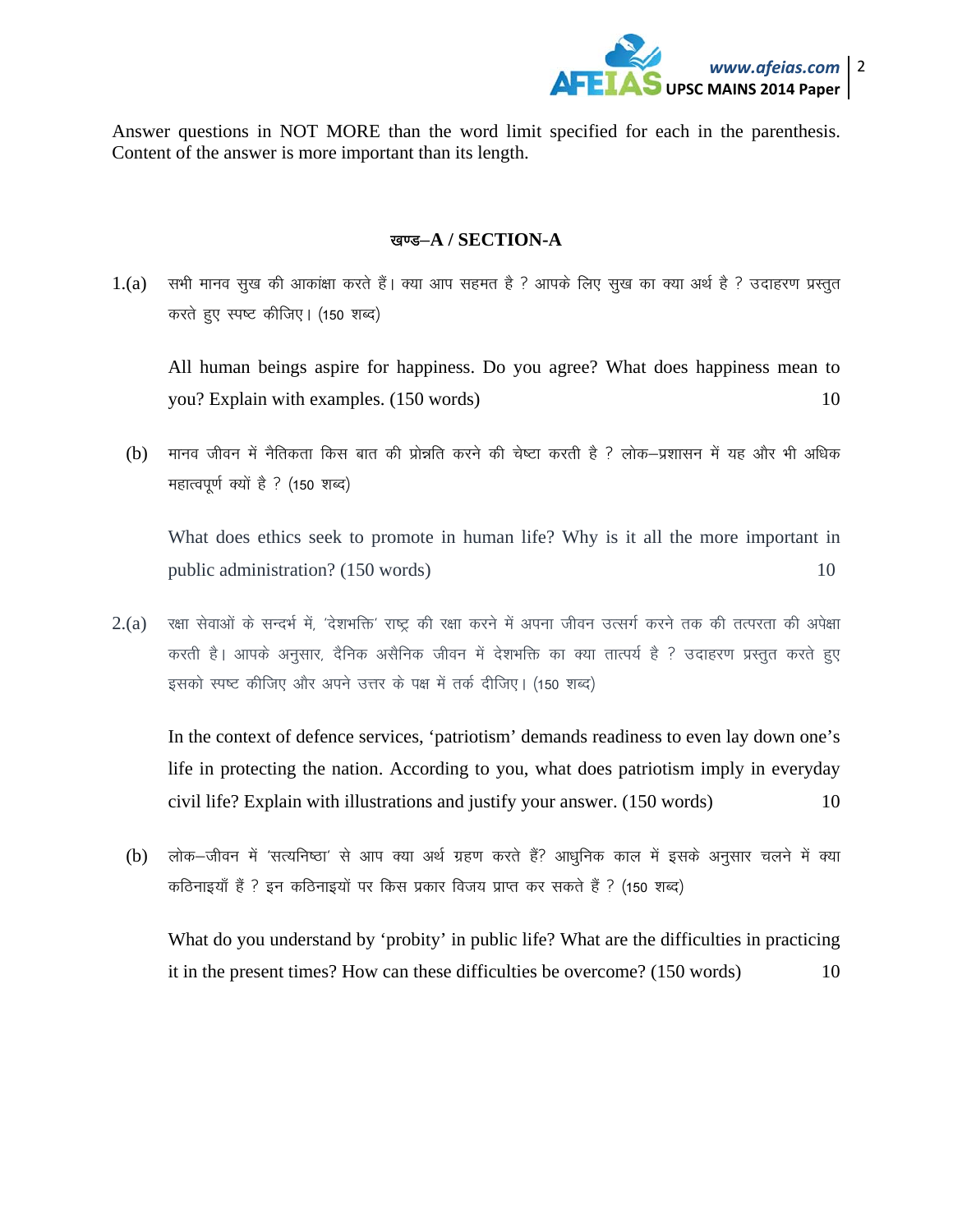

 $3.(\text{a})$  "ज्ञान के बिना ईमानदारी कमजोर और व्यर्थ है. परन्त ईमानदारी के बिना ज्ञान खतरनाक और भयानक होता है।" इस कथन से आप क्या समझते हैं? आधुनिक सन्दर्भ से उदाहरण लेते हुए अपने अभिमत को स्पष्ट कीजिए।  $(150 \text{ TIG})$ 

"Integrity without knowledge is weak and useless, but knowledge without integrity is dangerous and dreadful." What do you understand by this statement? Explain your stand with illustrations from the modern context. (150 words) 10

(b) "मनुष्यों के साथ सदैव उनको, अपने-आप में 'लक्ष्य' मानकर व्यवहार करना चाहिए, कभी भी उनको केवल 'साधन' नहीं मानना चाहिए।" आधुनिक तकनीकी–आर्थिक समाज में इस कथन के निहितार्थों का उल्लेख करते हुए इसका अर्थ और महत्त्व स्पष्ट कीजिए। (150 शब्द)

"Human beings should always be treated as 'ends' in themselves and never as merely `means'." Explain the meaning and significance of this statement, giving its implications in the modern techno-economic society. (150 words) 10

 $4.(\text{a})$  पजीवन में नैतिक आचरण के सन्दर्भ में आपको किस विख्यात व्यक्तित्व ने सर्वाधिक प्रेरणा दी है ? उसकी शिक्षाओं का सार प्रस्तुत कीजिए। विशिष्ट उदाहरण देते हुए वर्णन कीजिए कि आप अपने नैतिक विकास के लिए उन शिक्षाओं को किस प्रकार लागू कर पाए हैं। (150 शब्द)

Which eminent personality has inspired you the most in the context of ethical conduct in life? Give the gist of his/her teachings. Giving specific examples, describe how you have been able to apply these teachings for your own ethical development. (150 words) 10

(b) लोक-सेवकों पर भारी नैतिक उत्तरदायित्व होता है, क्योंकि वे सत्ता के पदों पर आसीन होते हैं, लोक-निधियों की विशाल राशियों पर कार्रवाई करते हैं. और उनके निर्णयों का समाज और पर्यावरण पर व्यापक प्रभाव पडता है। ऐसे उत्तरदायित्व को निभाने के लिए, अपनी नैतिक सक्षमता पुष्ट करने हेतु आपने क्या कदम उठाए है ? (150 शब्द)

There is a heavy ethical responsibility on the public servants because they occupy positions of power, handle huge amounts of public funds, and their decisions have wideranging impact on society and environment. What steps have you taken to improve your ethical competence to handle such responsibility? (150 words) 10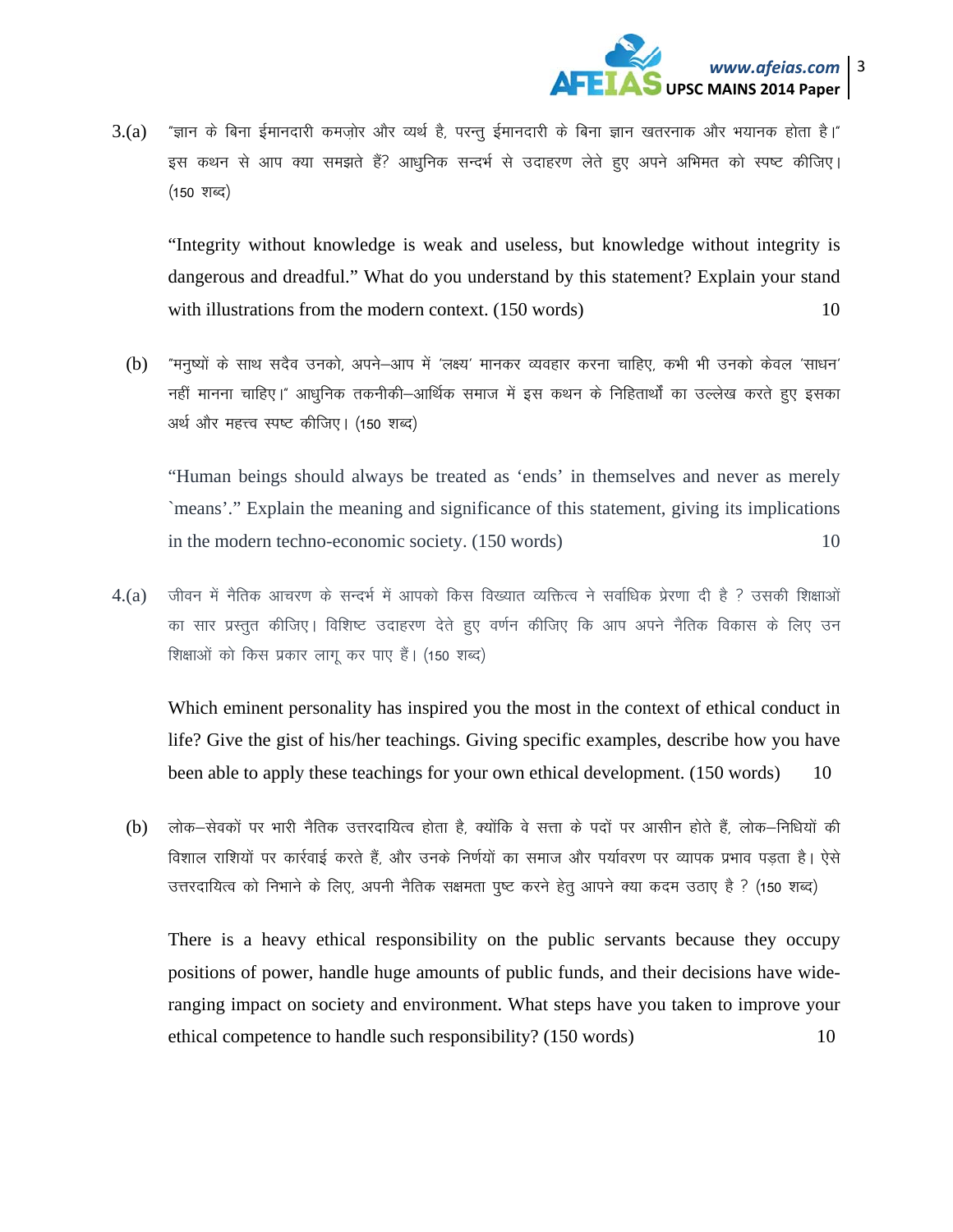

वर्तमान समाज व्यापक विश्वास–न्यूनता से ग्रसित है। इस स्थिति के व्यक्तिगत कल्याण और सामाजिक कल्याण के  $5(a)$ सन्दर्भ में क्या परिणाम हैं ? आप अपने को विश्वसनीय बनाने के लिए व्यक्तिगत स्तर पर क्या कर सकते हैं? (150 शब्द)

The current society is plagued with widespread trust-deficit. What are the consequences of this situation for personal well-being and for societal well-being? What can you do at the personal level to make yourself trustworthy? (150 words) 10

अक्सर कहा जाता है कि निर्धनता भ्रष्टाचार की ओर प्रवृत्त करती है। परन्तू, ऐसे भी उदाहरणों की कोई कमी नहीं  $(b)$ है जहाँ सम्पन्न एवं शक्तिशाली लोग बडी मात्रा में भ्रष्टाचार में लिप्त हो जाते हैं। लोगों में व्याप्त भ्रष्टाचार के आधारभूत कारण क्या हैं? उदाहरणों के द्वारा अपने उत्तर को सम्पुष्ट कीजिए। (150 शब्द)

It is often said that poverty leads to corruption. However, there is no dearth of instances where affluent and powerful people indulge in corruption in a big way. What are the basic causes of corruption among people? Support your answer with examples.  $(150 \text{ words})$ 10

सामाजिक समस्याओं के प्रति व्यक्ति की अभिवृत्ति (ऐटिट्यूड) के निर्माण में कौन—से कारक प्रभाव डालते हैं ? हमारे 6. समाज में अनेक सामाजिक समस्याओं के प्रति विषम अभिवृत्तियाँ व्याप्त हैं। हमारे समाज में जाति प्रथा के बारे में क्या-क्या विषम अभिवृत्तियाँ आपको दिखाई देती हैं ? इन विषम अभिवृत्तियों के अस्तित्व को आप किस प्रकार स्पष्ट करते हैं ? (150 शब्द)

What factors affect the formation of a person's attitude towards social problems? In our society, contrasting attitudes are prevalent about many social problems. What contrasting attitudes do you notice about the caste system in our society? How do you explain the existence of these contrasting attitudes? (150 words) 10

 $7<sup>1</sup>$ लोक-सेवा के सन्दर्भ में 'जवाबदेही' का क्या अर्थ है ? लोक-सेवकों की व्यक्तिगत और सामुहिक जवाबदेही को सुनिश्चित करने के लिए क्या उपाय अपनाए जा सकते हैं ? (150 शब्द)

What does 'accountability' mean in the context of public service? What measures can be adopted to ensure individual and collective accountability of public servants?  $(150 \text{ words})$ 10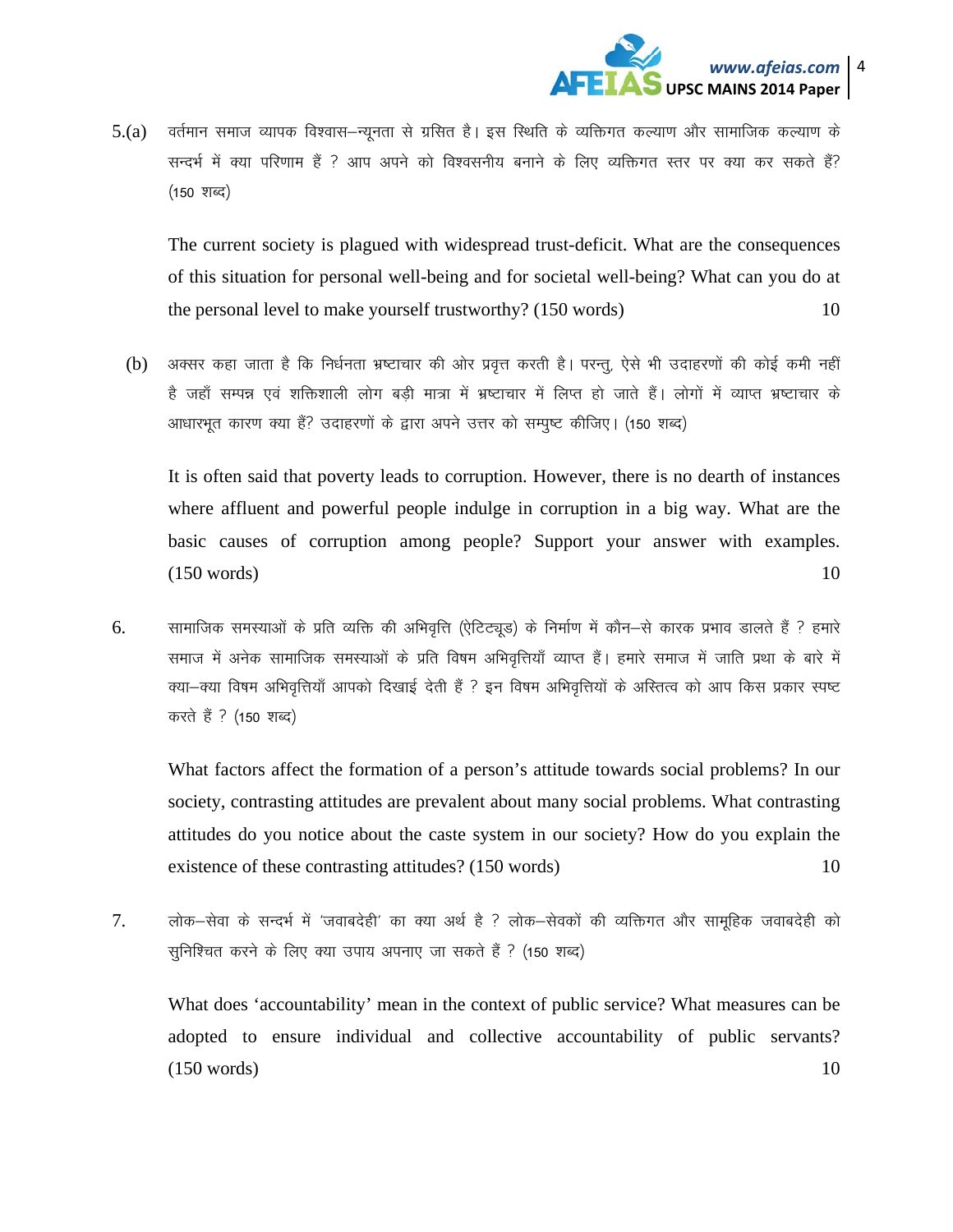

8. हमें देश में महिलाओं के प्रति यौन–उत्पीडन के बढते हुए दुष्टांत दिखाई दे रहे हैं। इस कूकृत्य के विरुद्ध विद्यमान विधिक उपबन्धों के होते हुए भी, ऐसी घटनाओं की संख्या बढ़ रही है। इस संकट से निपटने के लिए कुछ नवाचारी उपाय सुझाइए। (150 शब्द)

We are witnessing increasing instances of sexual violence against women in the country. Despite existing legal provisions against it, the number of such incidences is on the rise. Suggest some innovative measures to tackle this menace. (150 words)  $10<sup>1</sup>$ 

#### खण्ड-B / SECTION-B

निम्नलिखित प्रश्नों में दिए गए प्रकरणों को ध्यानपूर्वक पढिए और उसके बाद पूछे गए प्रश्नों के उत्तर दीजिए :

In the following questions, carefully study the cases presented and then answer the questions that follow:

आजकल समस्त विश्व में आर्थिक विकास पर अधिक ज़ोर दिया जा रहा है। इसके साथ ही साथ, विकास के कारण 9. पैदा होने वाले पर्यावरणीय क्षरण केक सम्बन्ध में चिन्ता भी बढ़ रही है। अनेकों बार, हमारे सामने विकासिक कार्यकलापों और पर्यावरणीय गुणता के बीच सीधा विरोध दिखाई पडता है। विकासिक प्रक्रम को रोक देना या उसमें काट-छाँट कर देना भी साध्य नहीं है, और ना ही पर्यावरण के क्षरण को बढने देना उचित है, क्योंकि यह तो हमारे सबके जीवन के लिए ही खतरा है।

ऐसी कूछ साध्य रणनीतियों पर चर्चा कीजिए, जिनको इस द्वन्द्व का शमन करने के लिए अपनाया जा सकता हो और जो हमें धारणीय (सस्टेनेबल) विकास की ओर ले जा सकती हों। (250 शब्द)

Now-a-days, there is an increasing thrust on economic development all around the globe. At the same time, there is also an increasing concern about environmental degradation caused by development. Many a time, we face a direct conflict between developmental activity and environmental quality. It is neither feasible to stop or curtail the development process, nor it is advisable to keep degrading the environment, as it threatens our very survival.

Discuss some feasible strategies which could be adopted to eliminate this conflict and which could lead to sustainable development. 20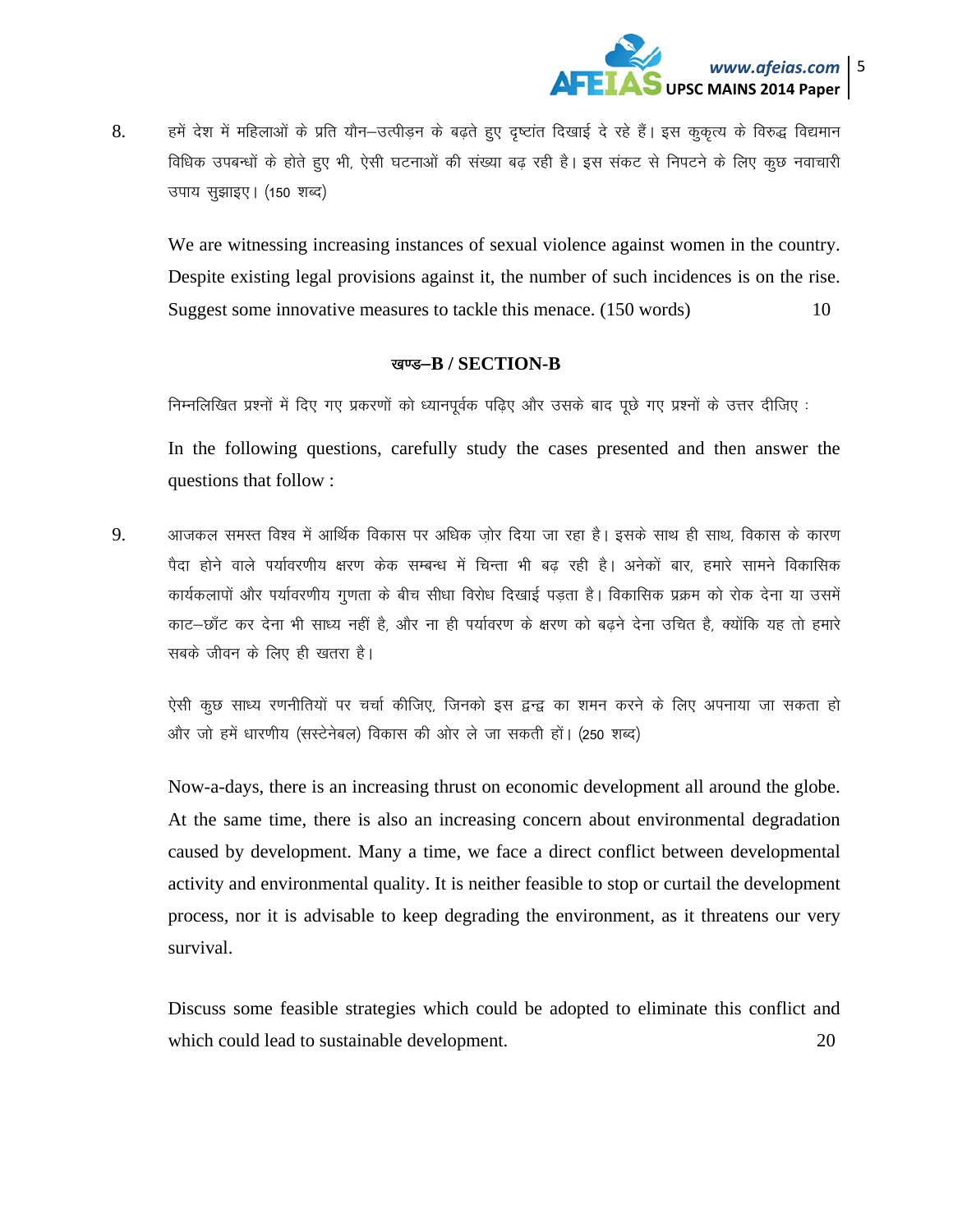

- मान लीजिए कि आपके निकट मित्रों में से एक, जो स्वयं सिविल सेवा में जाने के लिए प्रयत्नशील है, वह 10. लोक–सेवा में नैतिक आचरण से सम्बन्धित कुछ मुद्दों पर चर्चा करने के लिए आपके पास आता है। वह निम्नलिखित बिन्दओं को उठाता है .
	- $(i)$ आज के समय में, जब अनैतिक वातावरण काफी फैला हुआ है, नैतिक सिद्धान्तों से चिपके रहने के व्यक्तिगत प्रयास, व्यक्ति के कैरियर में अनेक समस्याएँ पैदा कर सकते हैं। ये परिवार के सदस्यों पर कष्ट पैदा करने और साथ ही साथ स्वयं के जीवन पर जोखिम का कारण भी बन सकते हैं। हम क्यों न व्यावहारिक बनें और न्यूनतम प्रतिरोध के रास्ते का अनुसरण करें, और जितना अच्छा हम कर सकें, उसे ही करके प्रसन्न रहे ?
	- जब इतने अधिक लोग गलत साधनों को अपना रहे हैं और तंत्र को भारी नुकसान पहुँचा रहे हैं, तब क्या  $(ii)$ फर्क पड़ेगा यदि केवल कुछ–एक लोग ही नैतिकता की चेष्टा करें ? वे अप्रभावी ही रहेंगे और निश्चित रूप से अन्ततः निराश हो जाएँगे।
	- $(iii)$ यदि हम नैतिक सोच-विचार के बारे में अधिक बतंगड बनाएँगे, तो क्या इससे देश की आर्थिक उन्नति में रुकावट नहीं आएगी? असलियत में, उच्च प्रतिस्पर्धा के वर्तमान युग में, हम विकास की दौड़ में पीछे छूट जाने को सहन नहीं कर सकते।
	- यह तो समझ आता है कि भारी अनैतिक तौर–तरीकों में हमें फँसना नहीं चाहिए, लेकिन छोटे–मोटे  $(iv)$ उपहारों को स्वीकार करना और छोटी-मोटी तरफदारियाँ करना सभी के अभिप्रेरण में वृद्धि कर देता है। यह तंत्र को और भी अधिक सूचारु बना देता है। ऐसे तौर-तरीकों को अपनाने में गलत क्या है ?

उपरोक्त दृष्टिकोणों का समालोचनात्मक विश्लेषण कीजिए। इस विश्लेषण के आधार पर अपने मित्र को आपकी क्या सलाह रहेगी ? (250 शब्द)

Suppose one of your close friends, who is also aspiring for civil services, comes to you for discussing some of the issues related to ethical conduct in public service. He raises the following points :

 $(i)$ In the present times, when unethical environment is quite prevalent, individual attempts to stick to ethical principles may cause a lot of problems in one's career. It may also cause hardship to the family members as well as risk to one's life.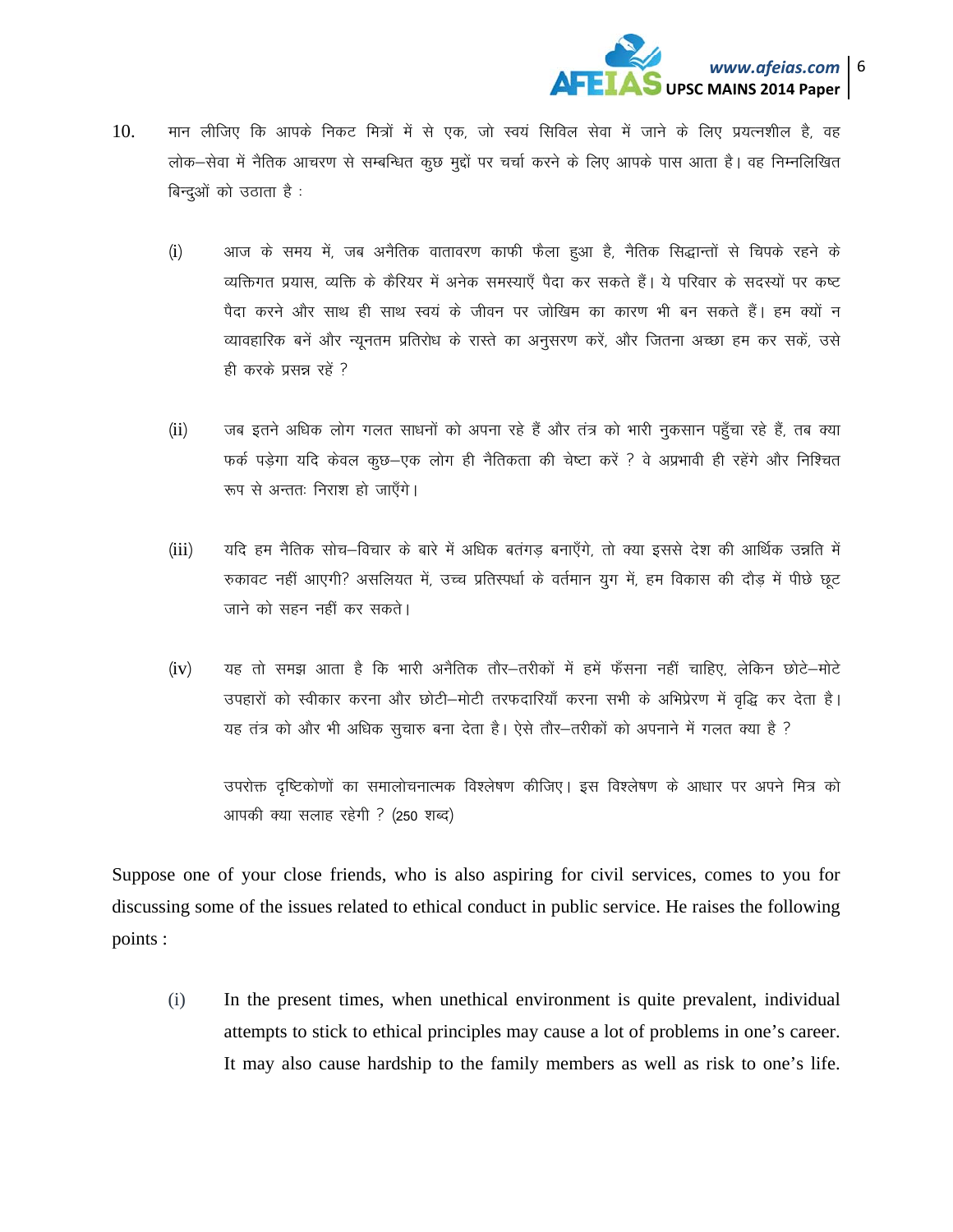

Why should we not be pragmatic and follow the path of least resistance, and be happy with doing whatever good we can?

- (ii) When so many people are adopting wrong means and are grossly harming the system, what difference would it make if only a small minority tries to be ethical? They are going to be rather ineffective and are bound to get frustrated.
- (iii) If we become fussy about ethical considerations, will it not hamper the economic progress of our country? After all, in the present age of high competition, we cannot afford to be left behind in the race of development.
- (iv) It is understandable that we should not get involved in grossly unethical practices, but giving and accepting small gratifications and doing small favours increases everybody's motivation. It also makes the system more efficient. What is wrong in adopting such practices?

Critically analyze the above viewpoints. On the basis of this analysis, what will be your

advice to your friend? (250 words) 20

11. अाप अनाप-शनाप न सहने वाले, ईमानदार अधिकारी हैं। आपका तबादला एक सुदूर जिले में एक ऐसे विभाग के प्रमुख के रूप में कर दिया गया है, जो अपनी अदक्षता और संवेदनहीनता के लिए कुख्यात है। आप पाते हैं कि इस घटिया कार्य-स्थिति का मुख्य कारण कर्मचारियों के एक भाग में अनुशासनहीनता है। वे स्वयं तो कार्य करते नहीं हैं और दुसरों के कार्य में भी गडबड़ी पैदा करते हैं। सबसे पहले आपने उत्पातियों को सुधर जाने की, अन्यथा अनुशासनिक कार्रवाई का सामना करने की चेतावनी दी। जब इस चेतावनी का ना के बराबर असर हुआ, तब आपने नेताओं को कारण बताओ नोटिस जारी कर दिया। इसके बदले के रूप में उन्होंने अपने बीच की एक महिला कर्मचारी को आपके विरुद्ध महिला आयोग में यौन–उत्पीडन की एक शिकायत दायर करने के लिए भडका दिया। आयोग ने तुरन्त आपका स्पष्टीकरण माँगा।

आपको इससे आगे भी लज्जित करने के लिए मामला मीडिया में भी प्रसारित किया गया। इस स्थिति से निपटने के विकल्पों में से कुछ निम्नलिखित हो सकते हैं :

- (i) अायोग को अपना स्पष्टीकरण दे दीजिए और अनुशासनिक कार्रवाई पर नरमी बरतिए।
- (ii) अायोग को नज़रअंदाज कर दीजिए और अनुशासनिक कार्रवाई को मज़बूती के साथ आगे बढ़ाइए।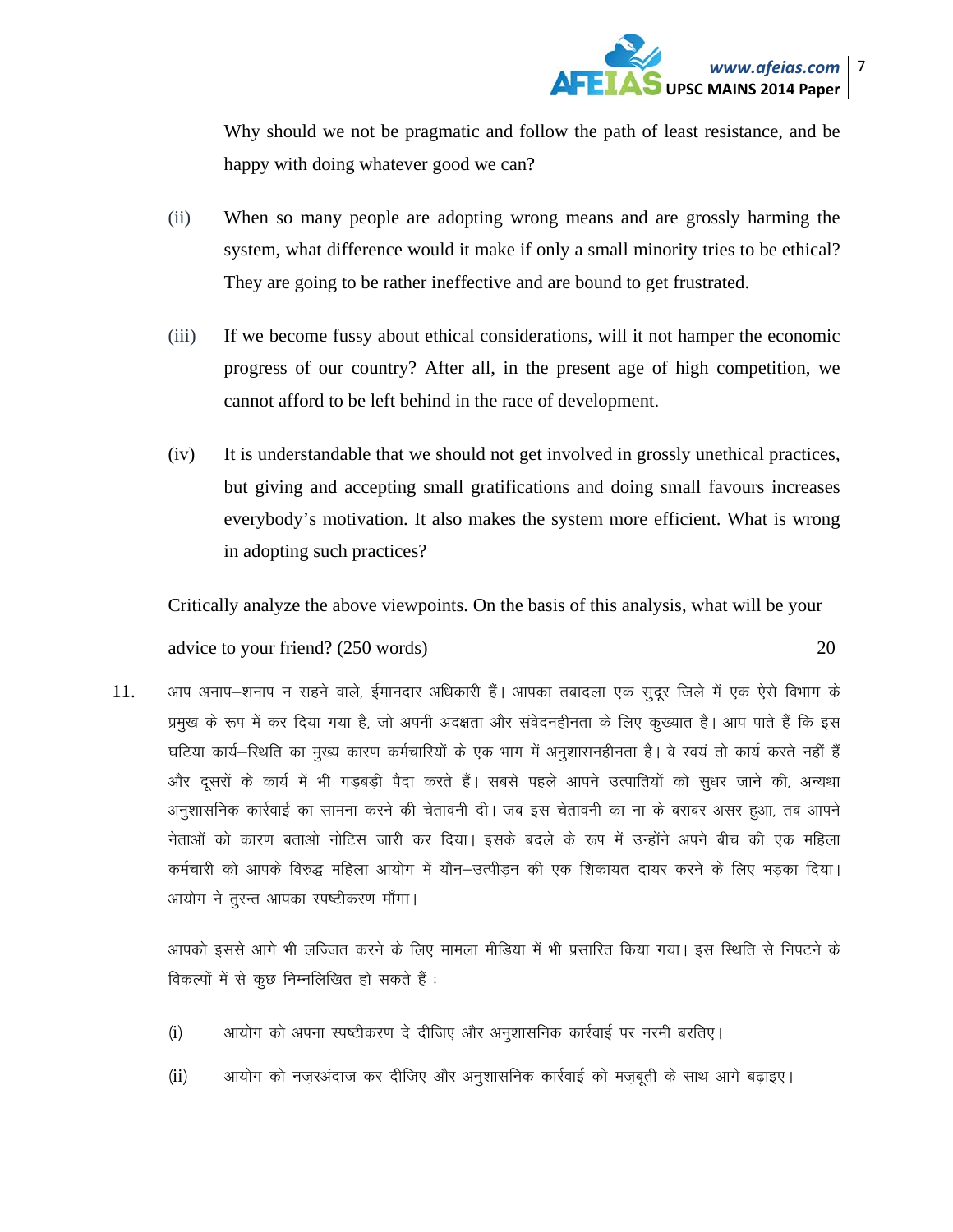

(iii) अपने उच्च अधिकारियों को संक्षेप में अवगत करा दीजिए, उनसे निर्देश माँगिए और उनके अनुसार कार्य कीजिए।

कोई अन्य सम्भव विकल्प सुझाइए। सभी का मुल्यांकन कीजिए और अपने कारण बताते हुए सबसे अच्छा विकल्प स्पष्ट कीजिए। (250 शब्द)

You are a no-nonsense, honest officer. You have been transferred to a remote district to head a department that is notorious for its inefficiency and callousness. You find that the main cause of the poor state of affairs is the indiscipline of a section of employees. They do not work themselves and also disrupt the working of others. You first warned the troublemakers to mend their ways or else face disciplinary action. When the warning had little effect, you issued a show cause notice to the ringleaders. As a retaliatory measure, these troublemakers instigated a woman employee amongst them to file a complaint of sexual harassment against you with the Women's Commission. The Commission promptly seeks your explanation. The matter is also publicized in the media to embarrass you further. Some of the options to handle this situation could be as follows :

- (i) Give your explanation to the Commission and go soft on the disciplinary action.
- (ii) Ignore the Commission and proceed firmly with the disciplinary action.
- (iii) Brief your higher-ups, seek directions from them and act accordingly.

Suggest any other possible option(s). Evaluate all of them and suggest the best course of action, giving your reasons for it.  $(250 \text{ words})$  20

12. मान लीजिए कि आप ऐसी कम्पनी के मुख्य कार्यकारी अधिकारी (सी० ई० ओ०) हैं, जो एक सरकारी विभाग के द्वारा प्रयुक्त विशेषीकृत इलेक्ट्रॉनिक उपकरण बनाती है। आपने विभाग को उपस्कर की पूर्ति के लिए अपनी बोली पेश कर दी है। आपके ऑफर की गुणता और लागत दोनों आपके प्रतिस्पर्धियों से बेहतर हैं। इस पर भी सम्बन्धित अधिकारी टेंडर पास करने के लिए मोटी रिश्वत की माँग कर रहा है। ऑर्डर की प्राप्ति आपके और आपकी कम्पनी, दोनों के लिए महत्त्वपूर्ण है। ऑर्डर न मिलने का अर्थ होगा उत्पादन रेखा का बन्द कर देना। यह आपके स्वयं के कैरियर को भी प्रभावित कर सकता है। फिर भी, मूल्य—सचेत व्यक्ति के रूप में आप रिश्वत देना नहीं चाहते हैं।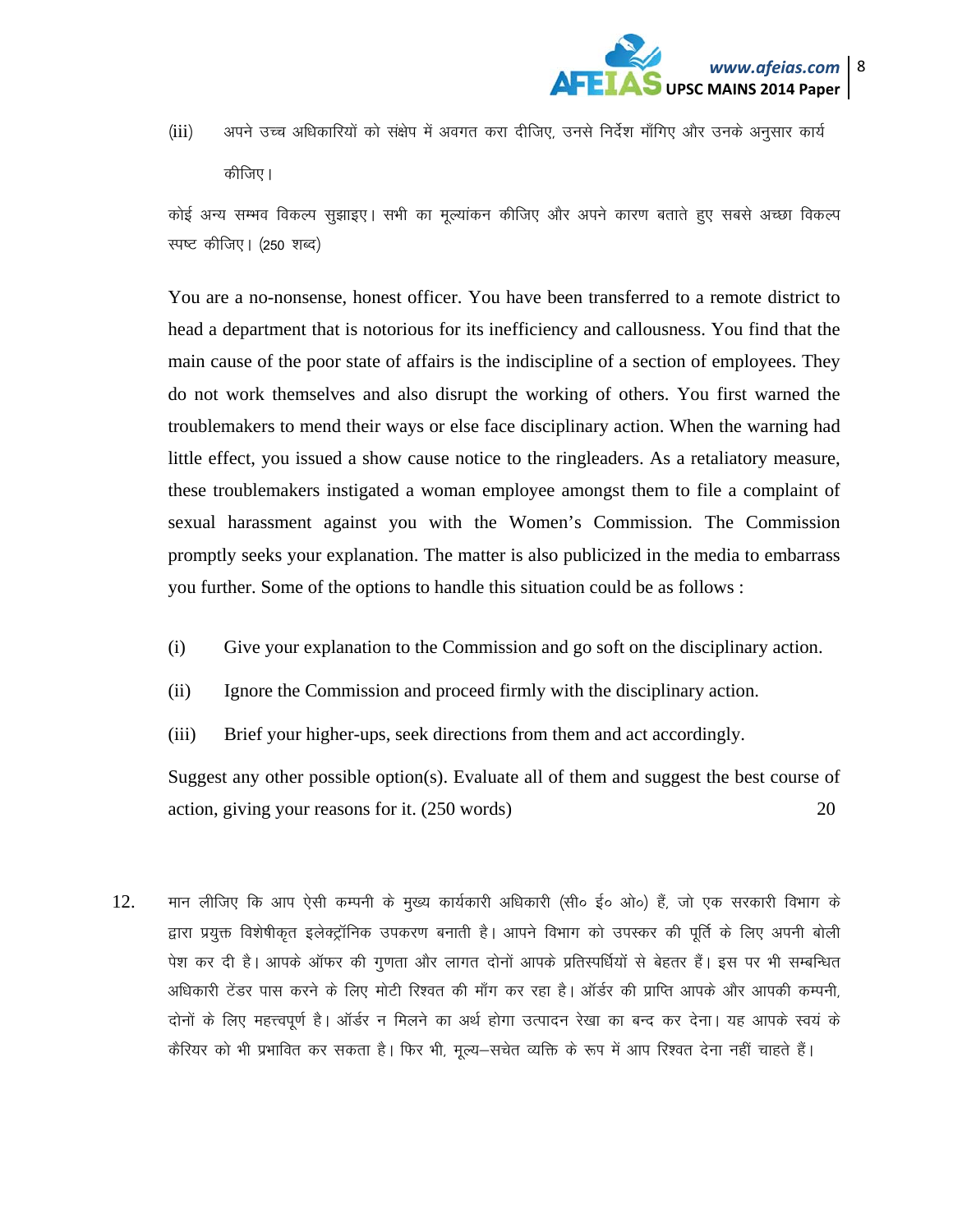

रिश्वत देने और ऑर्डर प्राप्त कर लेने, तथा रिश्वत देने से इनकार करने और ऑर्डर को हाथ से निकल जाने–दोनों के लिए वैध तर्क दिए जा सकते हैं। ये तर्क क्या हो सकते हैं ? क्या इस धर्मसंकट से बाहर निकलने का कोई बेहतर रास्ता हो सकता है ? यदि हाँ, तो इस तीसरे रास्ते की अच्छाइयों की ओर इंगित करते हुए उसकी रूपरेखा प्रस्तुत कीजिए। (250 शब्द)

Suppose you are the CEO of a company that manufactures specialized electronic equipment used by a government department. You have submitted your bid for the supply of this equipment to the department. Both the quality and cost of your offer are better than those of the competitors. Yet the concerned officer is demanding a hefty bribe for approving the tender. Getting the order is important both for you and for your company. Not getting the order would mean closing a production line. It may also affect your own career. However, as a value-conscious person, you do not want to give bribe.

Valid arguments can be advanced both for giving the bribe and getting the order, and for refusing to pay the bribe and risking the loss of the order. What those arguments could be? Could there be any better way to get out of this dilemma? If so outline the main elements of this third way, pointing out its merits.

 $13.$  vrमेश्वर ने गौरवशाली सिविल सेवा परीक्षा को सफलतापूर्वक पास कर लिया और वह ऐसे सुअवसर से अभिभूत था जो सिविल सेवा के माध्यम से देश की सेवा करने के लिए उसको मिलने वाला था। परन्तू, सेवा का कार्यग्रहण करने के शीध्र बाद उसने महसूस किया कि वस्तुस्थिति उतरी सुन्दर नहीं है जितनी उसने कल्पना की थी।

उसने अपने विभाग में व्याप्त अनेक अनाचार पाए। उदाहरण के रूप में, विभिन्न योजनाओं और अनुदानों के अधीन निधियाँ दुर्विनियोजित की जा रही थीं। सरकारी सुविधाओं का अक्सर अधिकारियों और स्टाफ द्वारा व्यक्तिगत आवश्यकताओं के लिए इस्तेमाल किया जा रहा था। कुछ समय के बाद उसने यह भी देखा कि स्टाफ को भर्ती करने की प्रक्रिया भी दोषपूर्ण थी। भावी उम्मीदवारों को एक परीक्षा लिखनी होती थी जिसमें काफी नकलबाजी चलती थी। कूछ उम्मीदवारों को परीक्षा में बाह्य सहायता भी प्रदान की जाती थी। रामेश्वर ऐसी घटनाओं को अपने वरिष्ठों की नजर में लाया। परन्तू, इस पर उसको अपनी आँखें, कान और मुख बंद रखने और इन सभी चीजों को नजरअंदाज करने की सलाह दी गई। यह बताया गया कि सब उच्चतर अधिकारियों की मिलीभगत से चल रहा था। इससे रामेश्वर का भ्रम टूटा और वह व्याकूल रहने लगा। वह सलाह के लिए आपके पास आता है।

ऐसे विभिन्न विकल्प सुझाइए, जो आपके विचार में, ऐसी परिस्थिति में रामेश्वर के लिए उपलब्ध हैं। इन विकल्पों का मुल्यांकन करने और सर्वाधिक उचित रास्ता अपनाने में आप उसकी किस प्रकार सहायता करेंगे ? (250 शब्द)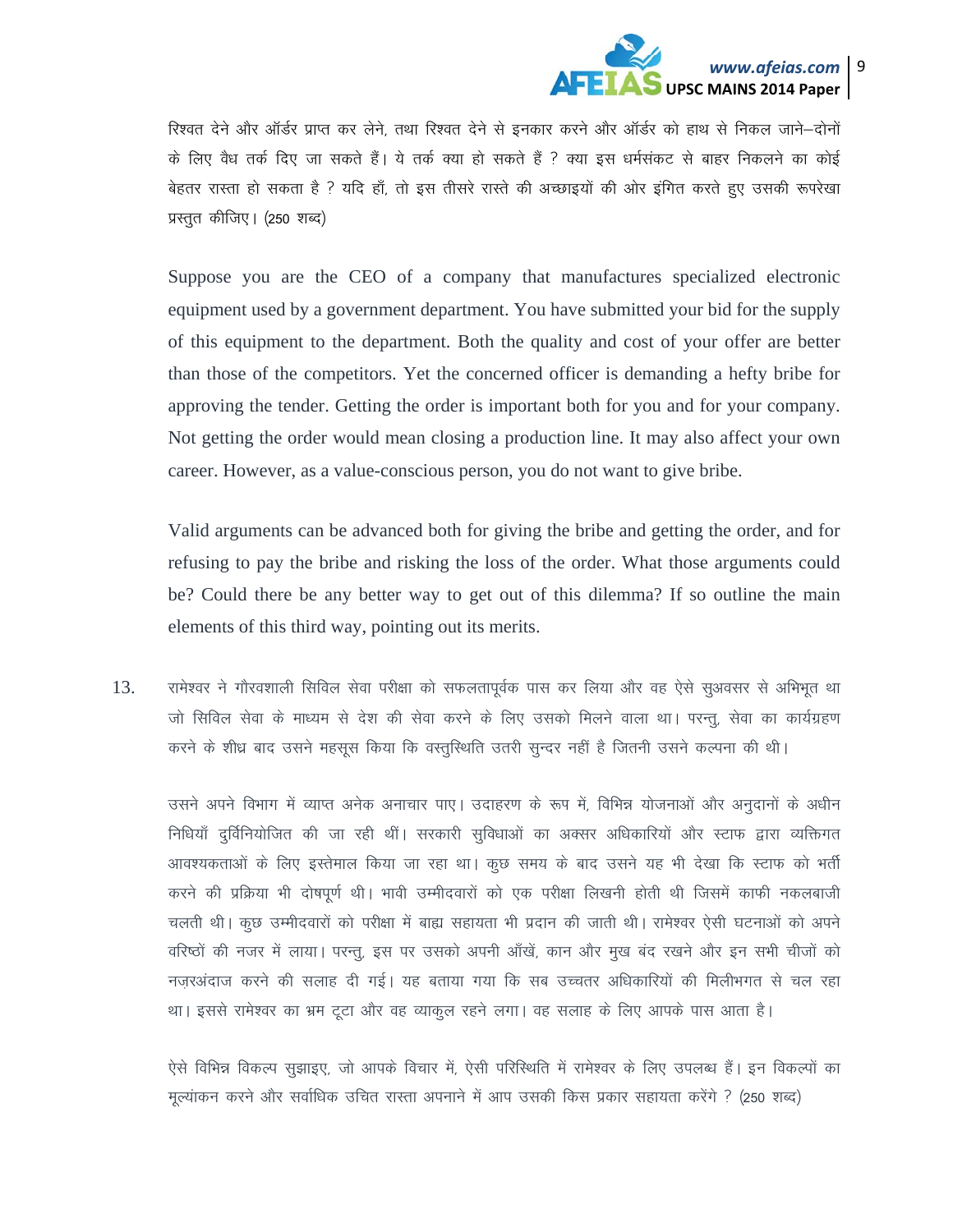

Rameshwar successfully cleared the prestigious civil services examination and was excited about the opportunity that he would get through the civil services to serve the country. However, soon after joining the services, he realized that things are not as rosy as he had imagined.

He found a number of malpractices prevailing in the department assigned to him. For example, funds under various schemes and grants were being misappropriated. The official facilities were frequently being used for personal needs by the officers and staff. After some time, he noticed that the process of recruiting the staff was also not up to the mark. Prospective candidates were required to write an examination in which a lot of cheating was going on. Some candidates were provided external help in the examination. Rameshwar brought these incidents to the notice of his seniors. However, he was advised to keep his eyes, ears and mouth shut and ignore all these things which were taking place with the connivance of the higher-ups. Rameshwar felt highly disillusioned and uncomfortable. He comes to you seeking your advice.

Indicate various options that you think are available in this situation. How would you help him to evaluate these options and choose the most appropriate path to be adopted? (250 words) 20

14. हमारे देश में, ग्रामीण लोगों का कस्बों और शहरों की ओर प्रवसन तेजी के साथ बढ रहा है। यह ग्रामीण और नगरीय, दोनों क्षेत्रों में विकट समस्याएँ पैदा कर रहा है। वास्तव में, स्थिति यथार्थ में अप्रबन्धनीय होती जा रही है। क्या आप इस समस्या का विस्तार से विश्लेषण कर सकते हैं और इस समस्या के लिए जिम्मेदार न केवल सामाजिक–आर्थिक, वरन् भावनात्मक और अभिवृत्तिक कारकों को बता सकते है ? साथ ही, स्पष्ट रूप से उजागर कीजिए कि क्यों  $-$ 

In our country, the migration of rural people to towns and cities is increasing drastically. This is causing serious problems both in the rural as well as in the urban areas. In fact, things are becoming really unmanageable. Can you analyze this problem in detail and indicate not only the socio-economic but also the emotional and attitudinal factors responsible for this problem? Also, distinctly bring out why—